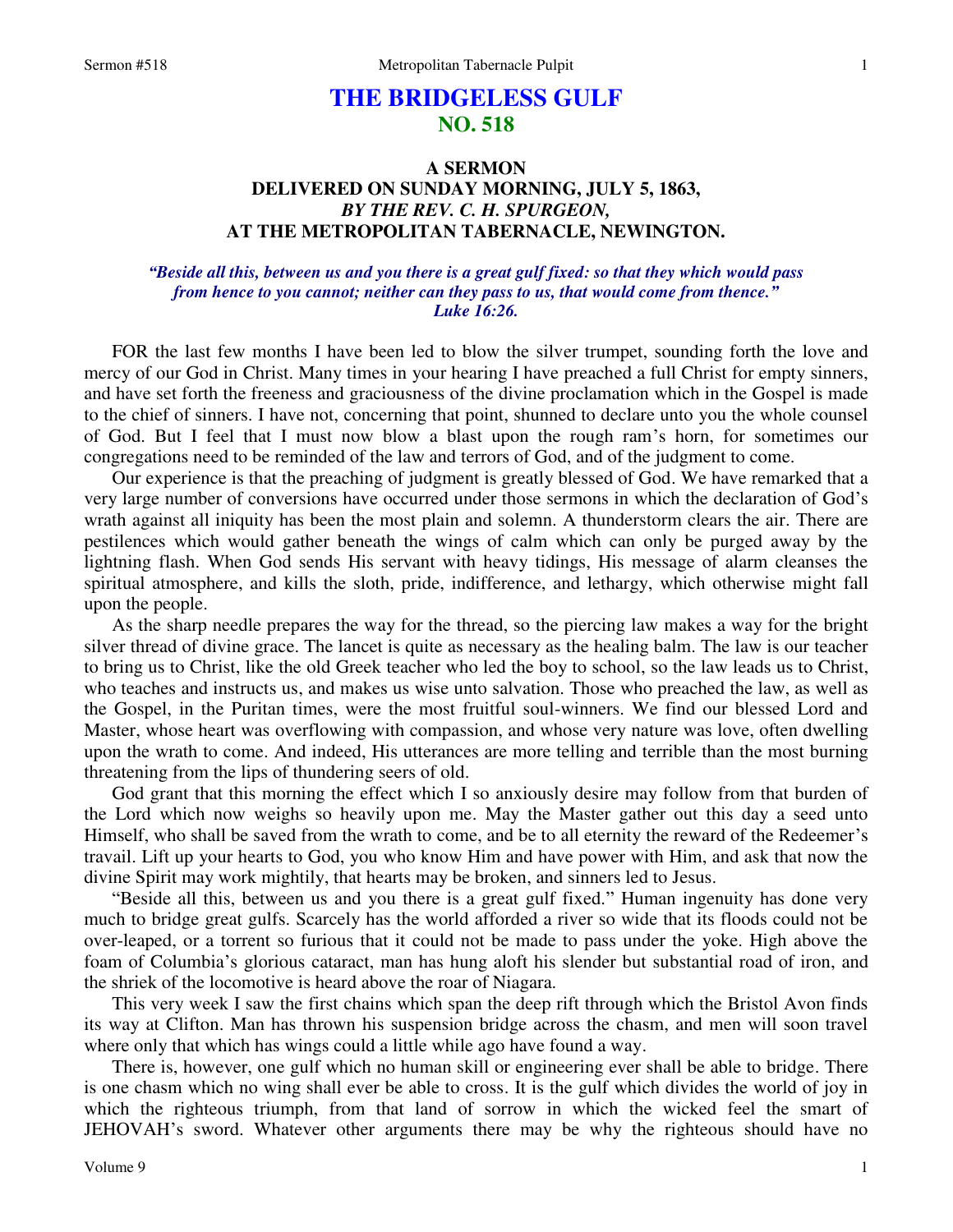communion with the wicked in a future state, beside all these other things, any one of which is enough and sufficient of itself, there is a great gulf fixed, so that there can be no passage from the one world to the other.

**I.** In trying to solemnly speak upon this matter, I shall commence with this, THERE IS NO PASSAGE FROM HEAVEN TO HELL.

"They which would pass from hence to you, cannot." Glorified saints cannot visit the prison-house of lost sinners. Long enough were the righteous mingled with the wicked, sufficient was the evil time in which the wheat was choked with the tares. Quite long enough was the period in which the chaff laid upon the same floor, side by side with the wheat. Patience had its perfect work. They did both grow together until the time of the harvest.

It is not necessary now that harvest has come, that they should lie together any longer. It were inconsistent with the perfect joy and the beatific state of the righteous, with its perfect calm and purity, that sin should be admitted into their midst, or that they should be permitted to find companionships in the abodes of evil. It were not glorious to the Lord Jesus Christ that they should cease from beholding His beauties and adoring His person, in order to succor His enemies and comfort His desperate foes.

Shall the courtiers of heaven become traitors to their King, that they may relieve His unappeasable adversaries? Shall the princes of the blood imperial, who wear eternal coronets, lay aside their robes of honor to become menial servants to the damned in hell, who would not, when Christ was preached to them, bow the knee and kiss the Son? This must not, and cannot be. Besides, the decree of God, like a great mountain of brass, has forever shut the righteous in with holiness, with happiness, with God, and they cannot, if they would, must not, cross the great gulf which divides them from the world of the wicked.

It follows that *the most earnest and diligent preacher* must then renounce all hope of converting sinners. God has raised up some apostolic spirits whose presence in a nation is like the rising of the sun. Darkness flies before them and the light of salvation streams from them to tens of thousands. When they lift up their hands to preach, God gives them power to shake the gates of hell, and when they bend the knees to pray, they unlock the gates of heaven. Men like Baxter, with bursting hearts of love, or Joseph Alleine with glowing tongue, or Whitefield with seraph's fire, or Wesley with cherub's zeal, these are the men who bless their age, and are most truly great.

These men can go to the borders of the earth if they will. Their commission is co-extensive with the human race, "Go you into all the world and preach the gospel to every creature." "Lo, I am with you always, even unto the ends of the world." These men are never as happy as when they are preaching. Woe is unto them if they preach not the Gospel, and when they preach it, and God helps them, they are like Elihu, refreshed by the effort. They were born to preach the Gospel and to win sinners to Christ, and they are never content unless they are fulfilling their high commission.

But they must cease from their labors soon, for in heaven they are not needed, and from hell they are excluded. O sinner, even my voice, feeble though it is, may win you to Jesus now, but if you die impenitent, it can never woo you again to a Savior. *Now* is my time to preach to you, and set open mercy's door before you, but *then* I can never warn you, nor invite you. Never again depict the agonies of my Lord and Master, and endeavor to attract you by the story of His love, His dying, bleeding love.

No, it will be all over then. "They rest from their labors; and their works do follow them." They must bring their sheaves with them, for they cannot return into another field to sow, nor journey into other broad acres to reap. Burning as their hearts will still be with divine love, they will have to exercise it in another way. Their passionate longings for God's glory will find other channels in which to flow. They will bow their heads and adore Him day and night, but they can no longer serve Him in Gospel ministry. The ambassador rolls up his commission, for God has run up the black flag of damnation, and hangs out no more signals of peace. Poor sinner, gladly would I win you now, for it is now or never with you and me.

The efforts of the most persistent visitor, the most earnest friend, must cease with death. Some of you have friends who can get nearer to your hearts than I can. You can afford sometimes to forget my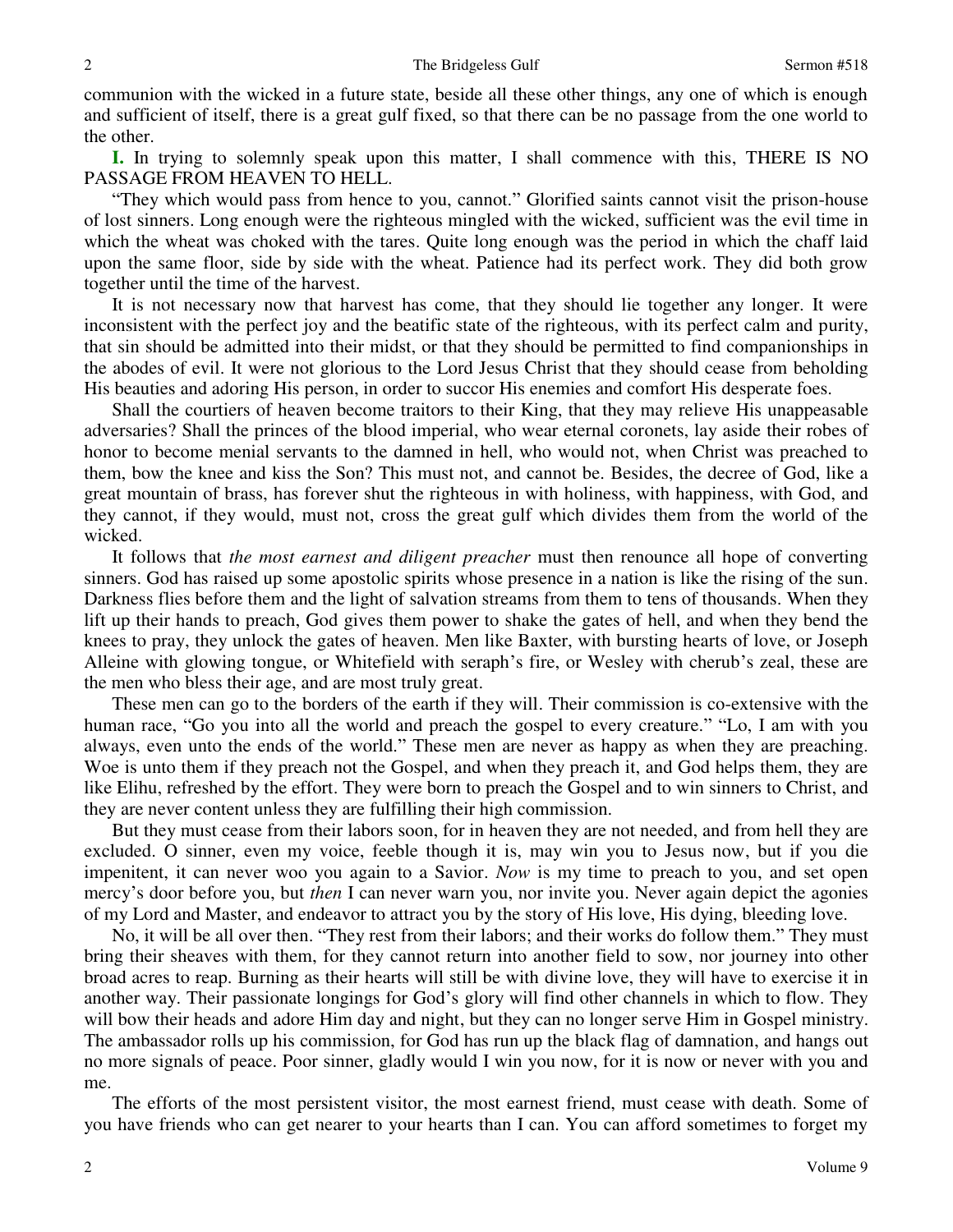#### Sermon #518 The Bridgeless Gulf

poor words and go your way to sin again. But you have a sister, and when she pleads with you, you do feel it. You have one loving friend, and when he speaks to you, you cannot be deaf. Your conscience has often been impressed by him, and sometimes through him the strivings of the Spirit have been very mighty with your soul.

I love, my brethren and sisters, to see you earnest for the souls of others. God may give *you* some souls whom He will never give to me, and as long as they are saved, though I have a holy covetousness and earnestly desire to bring many to Christ, yet I will as unashamedly rejoice in their salvation by your instrumentality as if it had been accomplished by my own.

Go and labor with all your might. Tell what Christ has done for you. With pleading, loving accents, beseech them to be reconciled to God. But oh! remember, you can only do that in *this* life, for when the gates are shut, you are shut in for your reward, and all the world is shut out from your efforts. O my hearer, do you hear this? Not only will there be no public congregations, no Sabbaths, no houses of prayer, but there shall be no private messengers, no earnest Christians who shall privately seek your soul's good. What do you say to this? Does not this give an awful value to those tender words of persistent love? Turn at the gentle rebuke, for otherwise you shall be suddenly destroyed, and that without remedy.

Those who are nearest and dearest must be divided from you, if you perish in your sins. A mother can put her arms about her child's neck and pray for it here*.* She may affectionately exhort her son to seek peace with God now*.* She may earnestly and incessantly follow him with her holy entreaties, but she can never come to him from the realms of glory if once he is lost. "They which would come from us to you cannot."

Do you hear it, young man? Those glistening eyes of a mother's love shall never weep again for you. That touching voice which sometimes awoke the echoes of your heart shall never plead again. O ungodly woman, you shall never see your godly child. Father, is it that daughter you are thinking of who loved and feared God in childhood, and was taken from you? Did she say to you when she was dying, "Follow me to heaven, my Father"? You have heard her voice for the last time. That child will never see her father more unless he turns from his evil ways. I think if she could be in heaven what she was on earth, she would fling her arms about your neck and seek to draw you to the glorious throne of the Most High, but oh! it cannot be. A just God condemns the impenitent sinner, and just men assent to the divine sentence.

See then, O you ungodly ones, that are present today. You often think our company a great nuisance, and perhaps while I am preaching, my alarming words annoy you. Ah, we shall not annoy you long. Does your mother tease you when she bids you seek the Lord? She will not tease you long. When I bring home the judgment to come, is the subject obnoxious to you? I shall not ask your patience long. We shall be separated. If you go your way, and follow after sin and wrath, there will come a dividing time, and O let me say to you, you would give worlds if you had them. You would give them if they were solid diamonds, to hear again the voice which now fatigues you, and to listen once more to those plaintive invitations which vex you, and spoil your mirth.

Ah, how would you bless God if He would let you come back again, and have once more those Sabbaths which were so dull and dreary, and permit you to go up once more to the house of God which now, perhaps, is like a prison-house to your vain and frivolous spirits. O sirs, I say you may well have patience with us for a little time, and bear with our persistency, for we shall not plague you much longer.

We beseech you to come to Jesus. We would pluck you by your garments and beseech you to flee from the wrath to come. Forgive us for being thus in earnest, for even if we should fail with you, you will soon escape the persistency of our love. A few short months of mortal life, and then you will be far away from all religious discourses and all spiritual talk of things to come. You will be in your own company, but I warn you, this will yield you little enough content.

Dear friends, how earnest this ought to make the people of God to work while it is called today. If this is our only time for doing good, let us do good while we can. I hear people sometimes say, "Mr. Soand-so does too much. He works too hard." Oh! we none of us do half enough. Do not talk about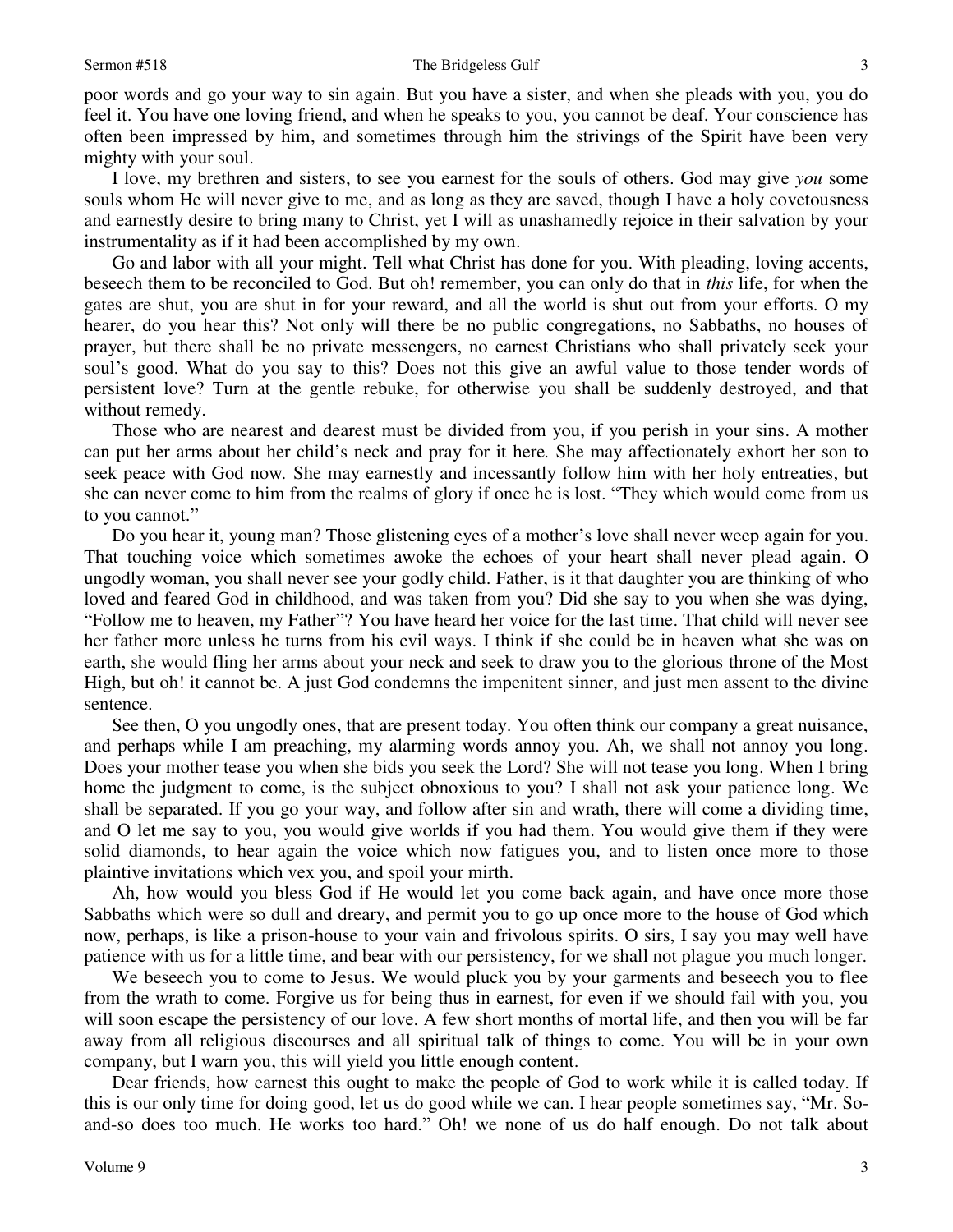working too hard for Jesus Christ, the thing is impossible. Are souls perishing, and shall I sleep? My idle, lazy flesh, shall you keep me still while men are dying and hell is filling? Brethren and sisters, let us be lukewarm no longer. If God makes us lights in the world, let us spend ourselves as a candle does, which consumes itself by shining. As the poor work girl, who has but one light, works with desperate pace because that will soon be burned out, so let us be instant in season and out of season, watching, praying, laboring for the souls of men.

We are not earnest enough about immortal souls. If we had but a view of the shortness of life, the fleeting character of time, and the terrors of eternal wrath, if we could but see lost souls, and understand their unutterable woe, we would shake ourselves from the dust, and go forth to work while it is called today.

**II.** As we cannot go from heaven to hell, so the text assures us, "NEITHER CAN THEY COME TO US THAT WOULD COME FROM THENCE."

The lost spirits in hell are shut in forever. I see the angel standing at that iron door. I hear the awful key as it grates among the tremendous locks, and when that gate is closed, he hurls the key into the abyss of oblivion. And the captives are fast imprisoned, bound in fetters which will never break, in chains which never rust. The sinner cannot come to heaven for a multitude of reasons. Among the rest, these.

First, *his own character* forbids it. As a man lives and dies, so will he be throughout eternity. The drunkard here will have all a drunkard's thirst there without the means of gratifying it. The swearer here will become a yet more ripe and proficient blasphemer. Death does not change but fixes character. It petrifies it. "He that is holy let him be holy still; he that is filthy let him be filthy still." The lost man remains a sinner, and a growing sinner, and continues to rebel against God.

Would you have such a man in heaven? Shall the thief prowl through the streets of the New Jerusalem? Shall the atmosphere of Paradise be polluted by an oath? Shall the songs of angels be disturbed by the vulgarity of licentious conversation? It cannot be. Heaven were no heaven if the sinner could be permitted to enter it. "Except a man be born again, he cannot see the kingdom of God," and as there is no hope of the finally lost ever being born again, that kingdom of God they cannot see.

Sinner, if you are not fit for heaven now, have you any right to hope you ever will be? If you die without God, and without hope, where must your portion be? Without a God can you dwell in heaven— God's own dominions? Without hope, can you enter where hope is consummated in full fruition? Never. The enemies of God shall never be permitted to insult Him to His face and vent their blasphemies in His own palace. They must be driven from His presence, and driven from that presence forever.

Moreover, not only does the man's character shut him out, but also *the sinner's doom*. What was it? "These shall go away into *everlasting* punishment." If it is everlasting, how can they enter heaven? What does the Savior say, "Where their worm dies not and their fire is not quenched." If there is any truth in that metaphor, the lost are lost forever. The worm would die if they entered heaven, and the fire were quenched if they obtained celestial seats.

How does the Holy Spirit put it? Does He not describe the wrath to come as a bottomless pit? It were not such if they could get a handhold, and afterwards climb upward to the starry thrones of angels. Brethren, He that dooms men, He that has put it in the strong expression, "He that believes not shall be damned," will certainly and literally carry out His own words. And if it be so, it shall never be possible for them to break their prison of fire, and enter the land of joy and peace.

Moreover, sinner, you cannot go out of the prison-house because *God's Character* and God's Word are against you. Shall God ever cease to be just? But if He be just, He must never cease from punishing you when you are finally condemned. "Holy, Holy, Holy, Lord God of Sabaoth," is the never ceasing cry of cherubim, but as long as He is, "Holy, Holy, Holy," you can never be acceptable to Him. Shall God ever cease to be true? And remember, as long as He is true to His own threatenings, He must and will send His arrows through you, and make His fierce wrath to consume you.

Then there stands His decree, "He that believes not shall be damned." This is the great gulf, that fixed chasm by which the impenitent sinner is fast as firmest destiny, bound like Prometheus to the rock

4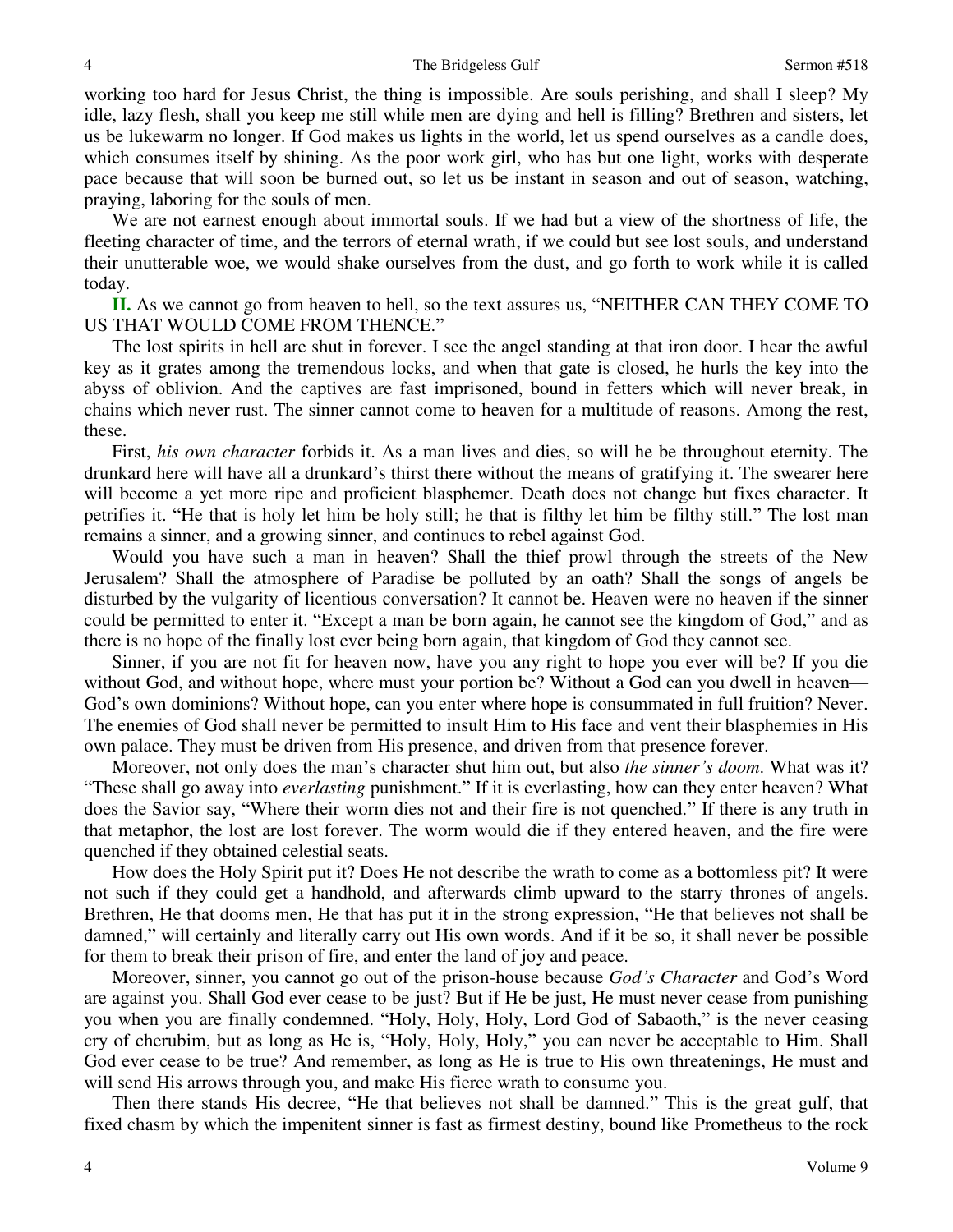forever, never to be loosed in time or in eternity. It must not—it shall not be—if God be God, if His decree be not a falsehood and a vanity, you must not come out of the place of your torment.

Nay, yet more, remember sinner, there never was but one bridge between fallen man and a holy God. That bridge you reject. The person of the Mediator, His substitution, His righteousness, His painful death, these make the only road from sin to righteousness, from wrath to acceptance. But these you reject. If you should ever be lost you will have finally rejected Christ. And inasmuch as you are not this morning saved, O my poor fellow creature, you are now rejecting Christ. You are as good as saying, "Christ died, but not for me. Christ shed His blood to save men, but I will not be saved in His way. Let Him die. I count His death a trifle and His blood a vanity. I had sooner perish than be saved by Him." This is what you in effect are saying.

I know the words make you shudder. You would not venture to utter them, but that is your feeling. You will not have this man to reign over you. You will not bow the knee and kiss the Son. You will still be an adversary to God and sooner be destroyed than be saved through the atonement of Christ. Well, now, if you reject the only way, what wonder if having rejected that, there remains no hope?

Besides, remember there is no other sacrifice for sin. Scripture expressly tells us that there remains no more sacrifice for sin. Do you think that Jesus will come a second time to die? Shall those divine hands be stretched again to the wood? You reject Him now. If He died again, you would reject Him. Shall the head again be pierced with thorns? Shall the side again be rent with the spear? Why, sinner, if you refuse to have Him now, you would refuse Him could He die a second time. But that cannot be. He has offered an atonement once for all, and now He forever sits down at the right hand of the Majesty on high. No second atonement—no second redemption shall ever be offered for the sin of men.

Besides, remember, there is no Holy Spirit in the pit. The blessed Spirit is here today and often has He striven with some of you. Do you remember when you trembled like Felix? Do you not remember the time when, like Agrippa, you were almost persuaded? But still all this was put away, conscience was hushed. The Spirit of God was quenched. Well, that Spirit can strive with you again, and if He comes forth in His irresistible strength, if your heart be like a flint, He can break it, and if like iron, He can melt it. But once in the pit, the Holy Spirit never comes there. That blessed Dove shuns the place of wrath, and over souls given up to destruction, never will His life-giving wings be known to brood.

If so, then you cannot be born again and cannot enter heaven. You cannot be sanctified, and unsanctified spirits cannot have a portion in the skies. So then, it is clear enough you cannot possibly pass from hell to heaven. Ah, this will be a judgment upon you, a solemn judgment upon you for many things.

You do not like the house of God. You shall be shut out of it. You do not love the Sabbath. You are shut out from the eternal Sabbath. The voice of sacred song had no charm in it for you. You shall not join it. The face of God you never loved. You shall never see it. The name of Jesus Christ was never melodious in your ears. You shall never hear it. Jesus Christ was preached to you, but you rejected Him, His blood you trod beneath your feet. The way to heaven was freely set open before you, but you would not come to Him that you might have life.

There is a road from earth to heaven. Sinner, though you have gone into the depths of sin, if you have been the most infamous and most outrageous of offenders, there is still a road for you to heaven yet. The harlot, the thief, the profane, the drunkard, may yet find mercy through the grace of Jesus, but

> *"There are no acts of pardon passed In that cold grave to which we haste. But darkness, death, and long despair Reign in eternal silence there."*

God bless the solemn remarks we make, and He shall have the glory.

**III.** But now, once again to change the subject for a few minutes, I have to notice in the third place, that while no persons can pass that bridgeless chasm, so NO THINGS CAN.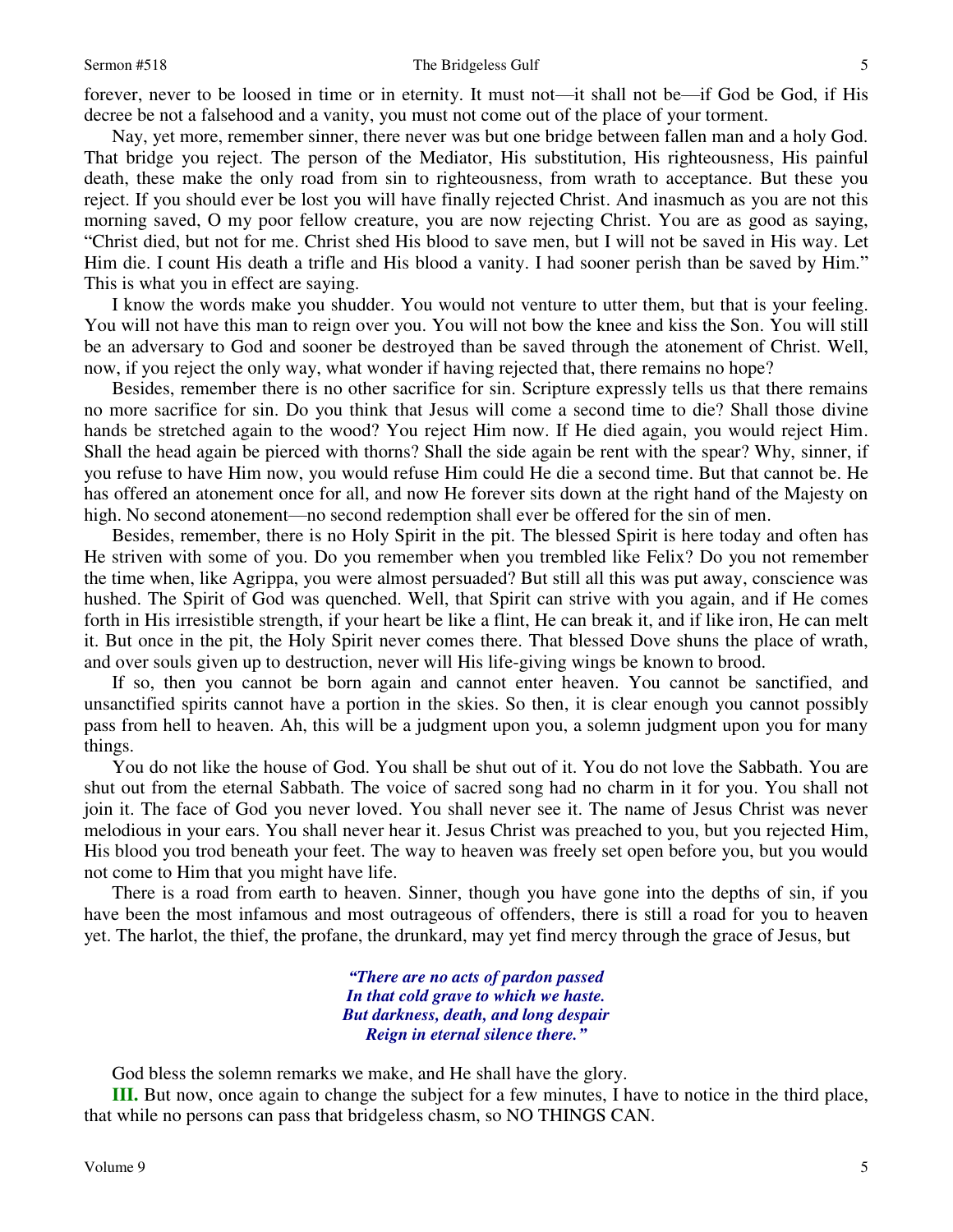6

Nothing can come from hell to heaven. Rejoice, you saints in light, triumph in your God for this—no temptation of Satan can ever vex you when once you are landed on the golden strand. You are beyond bowshot of the archenemy. He may howl and bite his iron bands, but his howling cannot terrify and his biting cannot disturb. No longer shall you be vexed with the filthy conversation of the ungodly. Lot shall never hear another foul word. You shall not have to say, "Woe is me, that I sojourn in Mesech, that I dwell in the tents of Kedar."

## *"No light discourse shall reach your heart, Nor trifles vex your ear."*

You shall be shut out from everything that belongs to hell. And remember, you shall be in heaven, so secure that the wrath of God which makes hell shall never light on you. Your Savior carried it, not a drop of it shall fall upon your persons. No present pains shall be in heaven, they are for the lost. No pains of body, no distractions of mind. You shall have no sin, sin cannot pass from them to you. You shall be perfect—like your Lord, without spot or wrinkle, or any such thing,

## *"Your inward foes shall all be slain, Nor Satan vex your peace again."*

You shall have no fears for the future. You shall know that your bliss is eternal. This shall always be the honey of your honeycomb—that it lasts forever. Millions of years you shall gaze into the face of your Beloved. Throughout endless ages you shall bask in the sunlight of His smile. This is joy, I say, to the Christian, if he will but think it over it will reconcile him to the hardest strokes of temporary tribulation, and make him rejoice in the hardest toil of this mortal struggle.

Courage, man, it is but a day or two of wrestling and then the immortal crown, an hour or two of fighting and then the everlasting rest. I think I see today the angels leaning from the battlements of the celestial palace, and as they mark you, like armed men cutting your way to the gates thereof, they cry to you,

#### *"Come in, come in, Eternal glory you shall win."*

Will you sheathe your swords? Will you stop the conflict? No, press on and let your true Jerusalem blades cut through soul and spirit, and divide joint and marrow till you reach the summit, and the eternal glory shall be yours.

**IV.** Again, we change the strain for a fourth point and this a terrible one. As nothing can come from hell to heaven, so nothing heavenly can ever come to hell.

There are rivers of life at God's right hand—those streams can never leap in blessed cataracts to the lost. Nay, Lazarus is not permitted to dip the tip of his finger in water to administer the cooling drop to the fire-tormented tongue. Not a drop of heavenly water can ever cross that chasm.

See then, sinner, heaven is *rest,* perfect rest—but there is no rest in hell. It is labor in the fire, but no ease, no peace, no sleep, no calm, no quiet, everlasting storm, eternal hurricane, unceasing tempest. In the worst disease, there are some respites, spasms of agony, but then pauses of repose. There is no pause in hell's torments. The dreadful music of the eternal lamentation has not so much as a single stop in it. It is on, on, on, with crash of battle, and dust, and blood, and fire, and vapor of smoke.

Heaven too, is a place of *joy*. There happy fingers sweep celestial chords. There joyous spirits sing hosannas day without night, but there is no joy in hell. For music there is the groan. For joy there is the pang. For sweet fellowship there is the binding up in bundles. For everything that is blissful there is everything that is sorrowful. No, I do not exaggerate, that were impossible. I cannot come up to the doleful facts, therefore I leave them. Nothing of the joy of heaven can ever come to hell.

Heaven is the place of *sweet communion* with God,

#### *"There they behold His face,*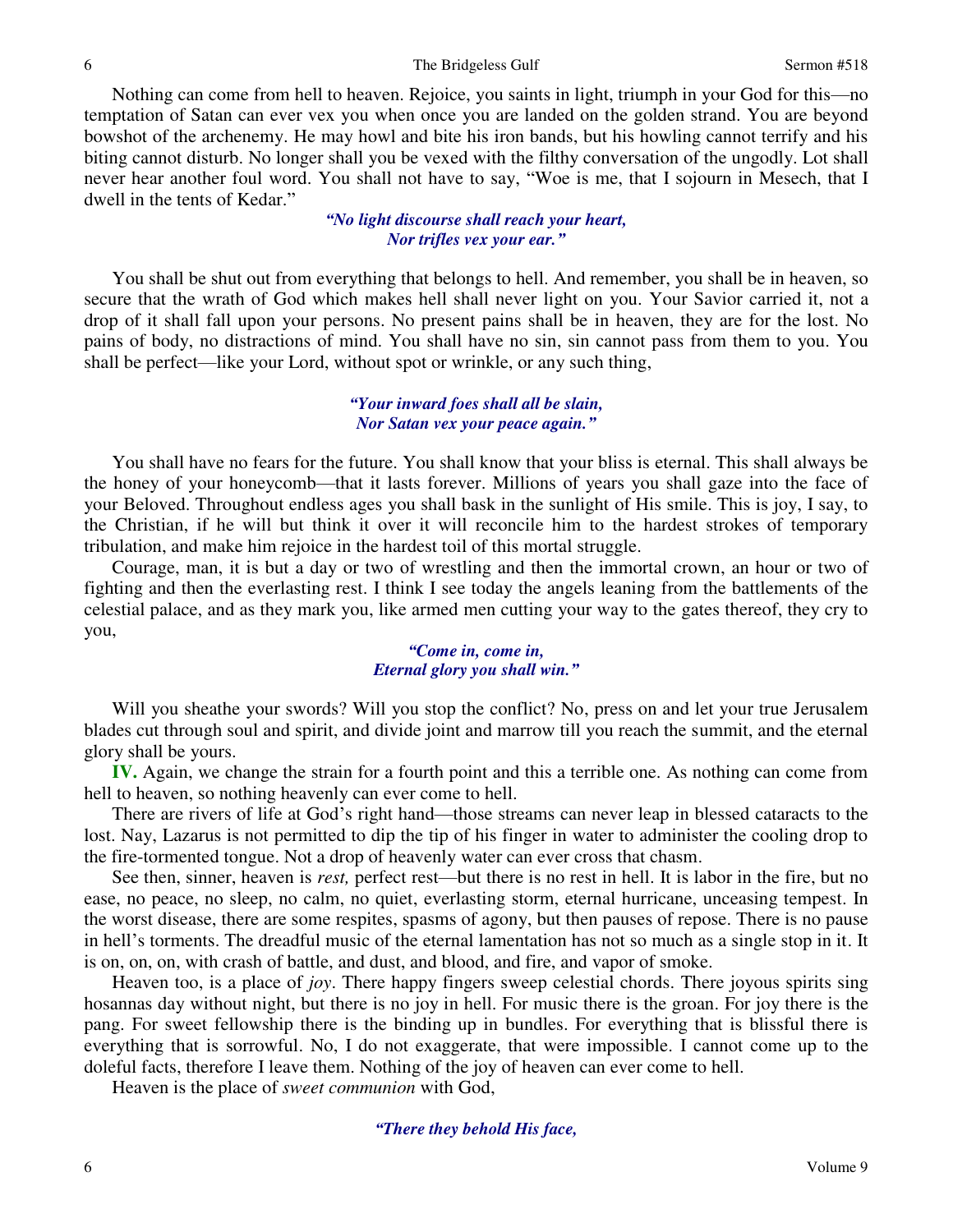#### Sermon #518 The Bridgeless Gulf

*And never, never sin. There from the rivers of His grace, Drink endless pleasures in."*

There is no communion with God in hell. There are prayers, but they are unheard. There are tears, but they are unaccepted. There are cries for pity, but they are all an abomination unto the Lord. God wills not the death of any. He had rather that he should turn unto Him and live, but if that grace be refused,

> *"The Lord, in vengeance dressed, Shall lift His hand and swear, You that despised My promised rest Shall have no portion there."*

Tell me what heaven is if you will, and I must say of any description that you give of its joys, that there is none of them in Tophet, for heaven's blessings cannot cross from the celestial regions to the infernal prison-house. No, it is sorrow without relief, misery without hope, and here is the pang of it—it is death without end. There is only one thing that I know of in which heaven is like hell—it is eternal. "The wrath *to come,* the wrath *to come,* the wrath *to come*," forever and forever spending itself, and yet never being spent.

And now, would to God, I could speak with you as my heart desires, for this is my only opportunity, since, as I have already said, I can do this no more if I be saved and if you be lost. Spare me, then, two or three minutes while I close this poor discourse of mine by trying to reason with those of you who are unconverted.

I have had little to say to God's people this morning. I may comfort them in the evening, but this morning I have to deal with you who fear not God. Many of you now present are unconverted. I will never flatter you by preaching to you as though you were all Christians. The Lord my God knows there is many a heart here that never was broken. There is many a spirit here that never trembled before the majesty of infinite justice, and never kissed the outstretched scepter of a crucified Redeemer.

You know this, some of you. you know you are in the gall of bitterness and in the bonds of iniquity. I do not mean you alone who live in open sin, but I mean you who are amiable, excellent, admirable in your carriage and deportment, but yet the love of God is not in you. There is no fault to be found with your outward character, perhaps, but you have not been born again. You have never passed from death unto life. And remember, sirs, there is the same hell for the most excellent as for the most abominable, unless you fly to Christ, "For other foundation can no man lay than that is laid, which is Jesus Christ." And if you believe not in Him, you shall die in your sins, "for there is none other name under heaven given among men, whereby we must be saved."

Come, then, let me plead with you, and I will ask you a question—do you believe all this? Do you believe that there is a hell? Do you believe that there is a heaven to be lost? If you profess that you do not so believe, I have done with you. God bring you to a better mind. But what did you come here for? Why do you profess to be a Christian if you reject the Christian's inspired Book? Become an infidel and be honest.

For my part, modern infidelity never gives me any alarm. I had as soon see you outwardly infidels, as to hear you pretend to be Christians, and yet disbelieve what this Book teaches. I like honesty, and it seems to me that when a man honestly says, "I shall not make a profession of believing what I do not believe," that there is at least one virtue in him, and we may hope that others may find soil to grow in.

But you who profess to be religious, and attend your church or your chapel, and yet do not believe the revelation of God, what can I say to you, but that your damnation will be most just. I think I hear many of you say, "Believe it, sir, oh! we never doubted it. We learned it in our earliest childhood, we have heard it always, and we never ventured to doubt."

Ah! well then, I ask you—are you in your sober senses to believe that there is a hell and not seek to escape from it? Do you believe there is a wrath to come, and that it may fall upon you in the next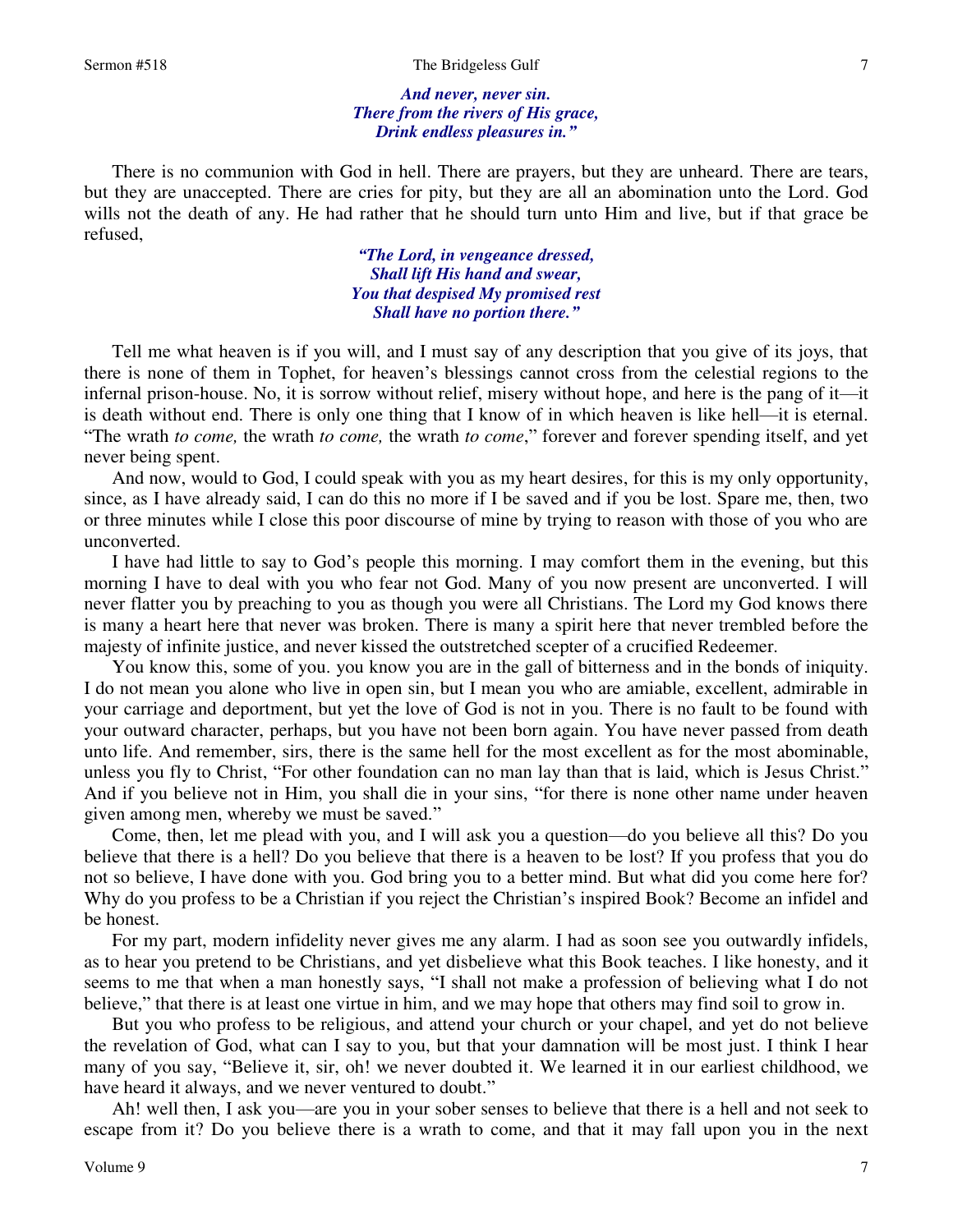minute, for you may be dead and never leave this house of prayer, and yet do you sit easy in your pews. Or are you mad? Has sin so besotted you with its foul intoxication, that you cannot think? For if you can think, and there be an angry God who will punish with the awful force of His omnipotence, how is it that you can be at ease in Zion?

Let me ask you another question, if these things be so, have you used your senses in giving a preference to the pleasures of this life beyond the joys of heaven? In following the pleasures of today, when you know they will be followed with the miseries of eternity? Do not be mistaken, I do not mean to say that a Christian is without pleasures, we have the highest and purest pleasure that mortal or immortal can know. We have not the pleasures of sin, but we have higher, more delightful and deeper pleasures. But this is what I mean, will you spend yourselves in sinful pleasure? Will you occupy your time with lust, or drunkenness, or with the frivolities of fashionable life, and do you think that these are worth the expense that they will cause?

"Oh," said one to me, who holds a high position in society, as I talked with him long, after having preached earnestly the Gospel, he took me by the button and he said, "It does seem to me to be an awful thing, that I, knowing as I do what will be my lot if I live and die as I am, should still act as I do. When you are with me," said he, "and I listen to a solemn address, I think there shall come a change over me. I will serve God, but O sir, you do not know the temptations of my life. You do not know how it is when I get into the midst of pomps and vanities, and perhaps mingle with men who ridicule all thoughts of religion, it all goes, and I am such a fool that I sell my soul—sell my soul for it."

Oh! there are such fools here today, who sell their souls for a little sin—one or two whirls in the world's mad dance, and then the devil is your partner, and your mirth is over. I ask you to use your reason and judge whether it is worth your while to gain the whole world and lose your own soul.

I shall put it to you in another way. How is it that you do not lay hold of Christ, since this is the only time when there is a probability that Christ can be laid hold of? I will tell you why it is. You do not love Christ. You love sin. Or else you are too proud to come to Christ. You think yourselves good enough, and you think that Christ is not for such as you are, but only for great sinners and the lowest of the low. O sirs, is your pride such a fine thing that you will be damned in order to maintain its dignity? Throw your pride down, come as a sinner must come, and lay hold of Jesus Christ. Or if it be your sin which hinders, may God the Holy Ghost help you to pluck out the right eye, and cast off a right arm sooner than having two eyes and two arms to be cast into hell fire.

"But" says one, "how may I lay hold on Christ?" May the blessed Spirit enable you to do it. Here it is, trust Jesus Christ and you shall be saved. Conscious that you deserve His wrath, trembling because of His terrible law, look to Jesus. There hangs a bleeding Savior. I think these eyes can see Him bleeding there. God eternal, He by whom the heaven of heavens were made, and the earth and the fullness thereof, takes upon Himself the form of man and hangs upon the tree of the curse,

> *"See from His head, His hands, His feet, Sorrow and love flow mingled down! Did e'er such love and sorrow meet, Or thorns compose so rich a crown?"*

There is life in a look at that crucified One, there is life at this moment for you. Will you glance at Him with a tearful eye, "Jesus slaughtered, martyred, murdered for my sake, I do believe in You. Here at Your feet I throw myself, all guilty, polluted, foul. Let Your blood drop on me. Turn Your eye upon me. Say to me, 'I have loved you with an everlasting love, therefore with the bands of my kindness have I drawn you.' Come and welcome, sinner—come."

I have but preached the law to you out of love. God knows how these hard things, as I speak them, make my heart bleed blood. O that you would believe in Jesus. He is freely preached to you—accept Him. May the Spirit of God lead you now to accept Him. These are no hard terms, no stern conditions of a bloodthirsty tyrant. He does but say, "Bow the knee and kiss the Son. Come and welcome, sinner come."